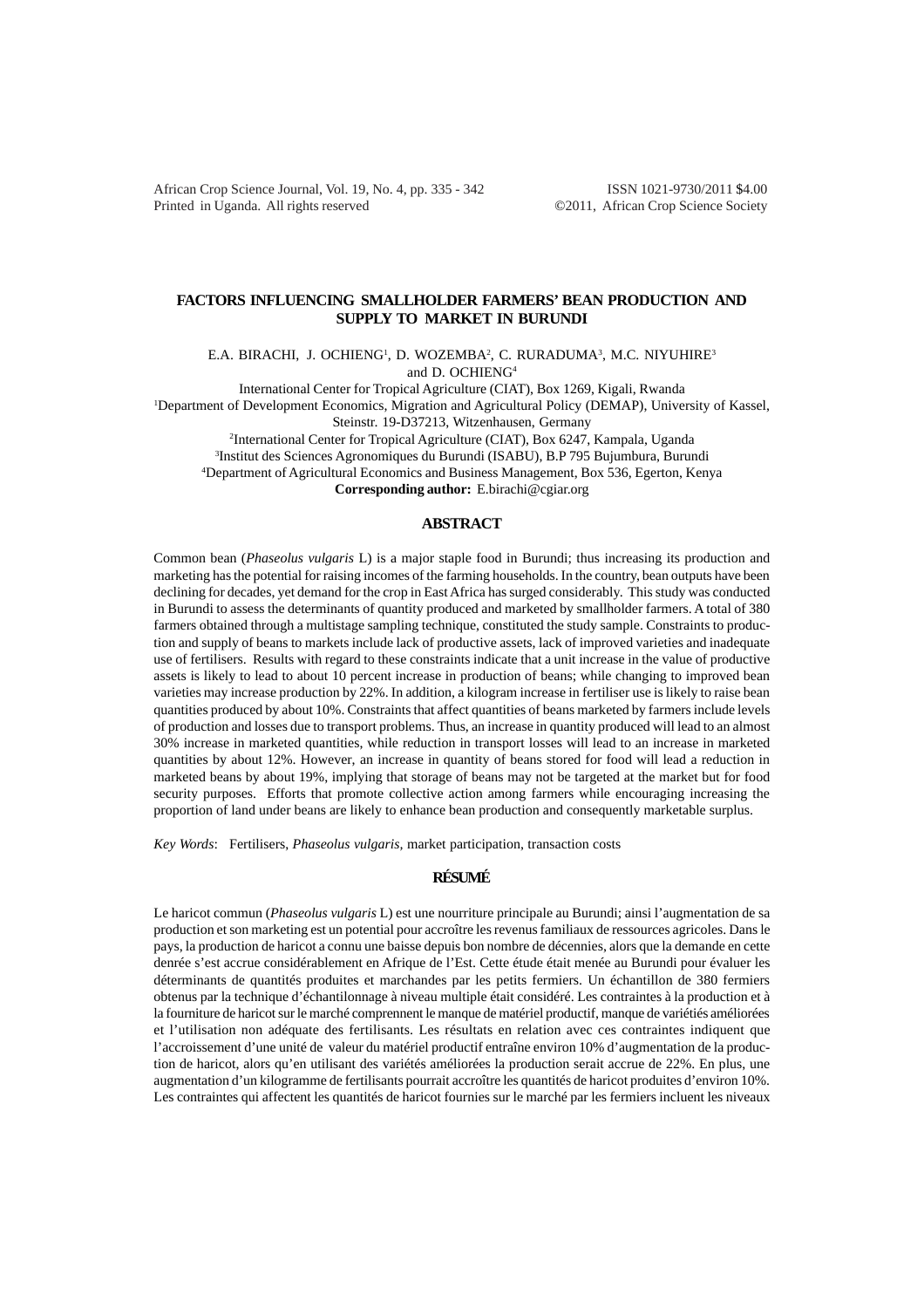de production et pertes dus aux problèmes de transport. Ainsi, l'augmentation en quantité produite induira environ 30% d'accroissement de quantités fournies, alors qu'en réduisant les pertes liées au transport induira une augmentation en quantités marchandes d'environ 12%. Cependant, une augmentation en quantité de haricot sctocké pour consommation induira une réduction de la quantité marchande de haricot d'environ 19%, impliquant que le stockage de haricot ne pourrait être visé au marché mais plutôt pour sécurité alimentaire. Efforts qui favorisent l'action collective entre les agriculteurs tout en contribuant à l'amélioration des champs de haricots pourraient aussi augmenter la production du haricot et par conséquent un surplus de vente.

*Mots Cl*és: Fertilisants, *Phaseolus vulgaris,* market participation, transaction costs

### **INTRODUCTION**

Common beans (*Phaseolus vulgaris* L) is widely grown as a major staple food in Eastern and Southern African region (ECABREN, 2000). Common bean is a crop whose production and marketing could be a potential pathway for improving rural livelihoods. It is recognised as an important source of human dietary protein and calories. However, smallholder farmers encounter multiple constraints such as inadequate capital, pests and diseases, poor access to improved germplasm, poor marketing infrastructure, low labour productivity and unreliable climatic conditions. This has led to low agricultural productivity and low supply of beans in the market by the smallholder farmers. Bean production has declined in Burundi from 250,000 tonnes in 2003 to 202,934 tonnes in 2009 which is not able to meet the growing domestic demand (FAO, 2011). In order to meet this growing demand, adoption of better production technologies focusing on improving production and marketing of beans is necessary.

In an effort to improve bean production in Burundi, the bean improvement programme by Pan-African Bean Research Alliance (PABRA) in collaboration with Institut des Sciences Agronomiques du Burundi (ISABU) has been developing improved bean varieties. The improved varieties offer resistance to important diseases, are tolerant to low soil fertility, and possess desirable seed and plant characters (Chirwa *et al.,* 2007*)*.

Commercialisation and improved market access are critical for improving rural farm incomes. Smallholder market participation is highly influenced by factors of production as well as transaction costs. Key *et al*. (2000) have alluded that high transaction costs is one of the

key reasons for smallholder farmers' failure to participate in markets and supply the right quantity of produce. Abdulai and Birachi, (2009) in a study on smallholder milk farmers in Kenya and Ouma *et al*. (2010) in a study on banana producers in Central Africa (Burundi, the Democratic Republic of Congo (DRC) and Rwanda), find that distance to market place, means of transport, source of information and the geographical location of the household have direct effects on the level of transaction costs that producers face.

The presence of transaction costs often leads to exploitation of farmers by middlemen or brokers demotivating farmers' involvement in bean production and marketing. The potential for bean to contribute to rural population livelihoods is not likely to be achieved if the constraints are not addressed early enough. This study, therefore, analyses the major factors that influence quantity of beans produced and supplied in the market by smallholder farmers in Burundi.

#### **MATERIALS AND METHODS**

**Study area and sampling procedure.** The study was conducted in Northern and Central regions of Burundi and covered six provinces, namely Muyinga, Rutana, Ngozi, Bubanza, Gitega and Makamba in 2010. A multi-stage stratified sampling procedure was used to select sampling units. In the first stage, purposive sampling was used to select two districts and two markets in each province, covering the major bean producing areas. Simple random sampling was used in the second stage to draw a sample of 380 smallholder farmers. The study mainly focused on smallholder farmers in order to capture their production and marketing decisions.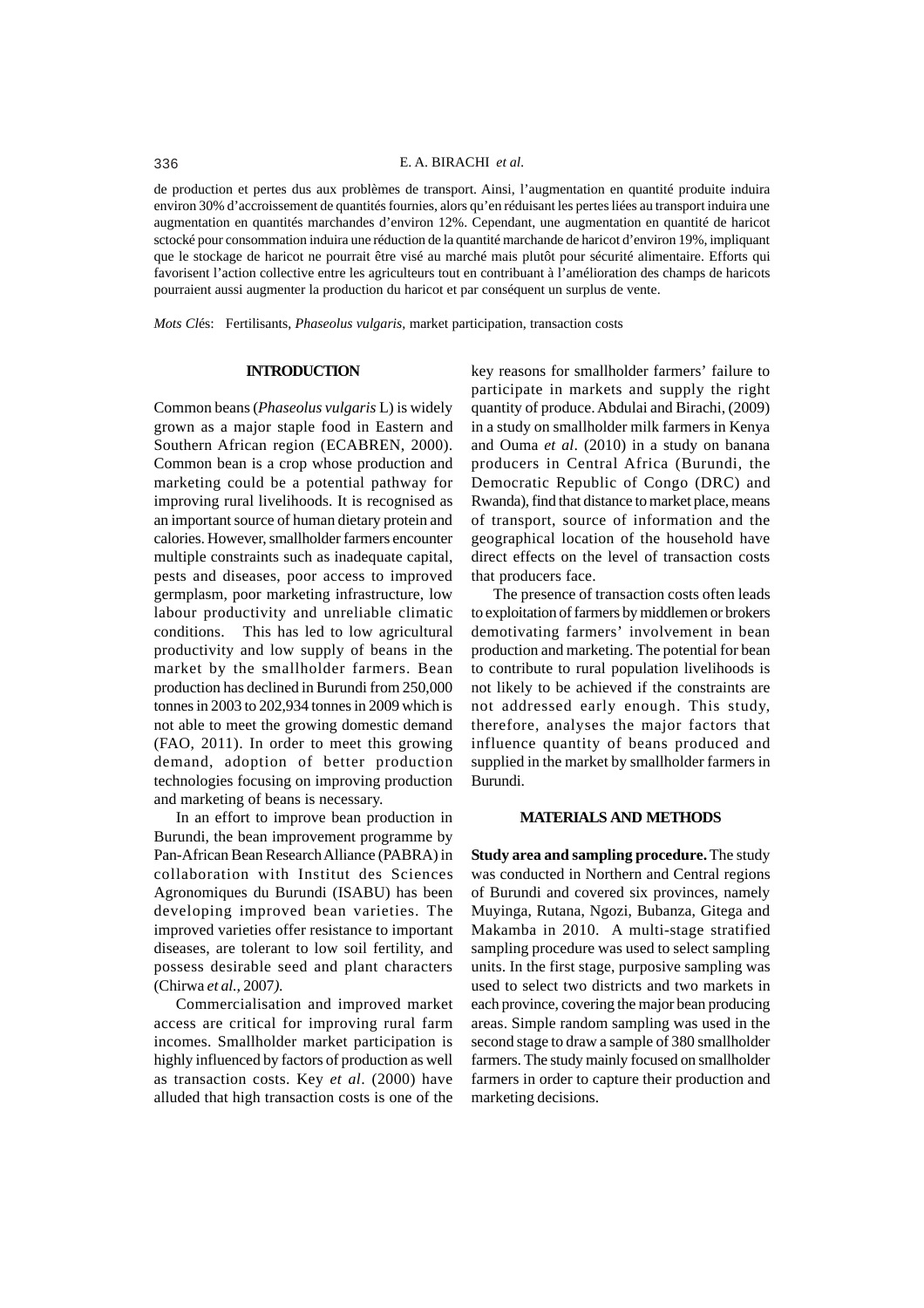**Data collection procedure and analysis.** The primary data were collected from the smallholder farmers using structured interview schedules. The interview schedule covered a range of issues including social-economic status of households, cropping and farming characteristics, production estimates and costs, handling costs, farm-gate and market prices, bean production and marketing constraints, and information on the availability and accessibility to bean markets. The model parameters were estimated using STATA software, version 11.

**Econometric models.** A modified Cobb Douglas production function was used to determine the influence of different factors on the quantities of beans produced by farm households, while a supply function was used to determine factors influencing the quantity the households marketed. A Cobb Douglas function estimates elasticity of production and marginal productivity of critical factors of production. The general form of Cobb-Douglas production function is presented in Equation 1.

$$
\boldsymbol{\varphi}_i = \theta \lambda_1^{\alpha_1} \lambda_2^{\alpha_2} \lambda_3^{\alpha_3} \lambda_4^{\alpha_4} \cdots \lambda_n^{\alpha_n} \cdots (1)
$$

Where:  $\varphi_1$  = quantity of output I,  $\lambda$  = vector of variable resource with  $j = 1, 2, 3, \ldots n$ ,  $\theta = constant$ ;  $\alpha_k$  = coefficients with k= 1, 2...n: which estimate the elasticity of transformation ratio for the inputs λ. Estimation of constant and coefficients for the establishment of elasticities involved transformation of Equation 1 to a logarithmic linear function specified in Equation 2. The Cobb-Douglass production function has some desirable properties, which make it more appropriate for this study. These include the use of  $\alpha_k$  to estimate the partial elasticity of bean output with respect to the inputs. In other words, it measures the percentage change in that particular input while holding other inputs constant. The quantities of beans produced could, therefore, be inferred using these coefficients. It is possible to calculate returns to scale, that is the response of  $\varphi$  to a proportionate change in inputs (Gujarati, 2004). This could also be used to explain the factors influencing the volume of beans produced in Equation 2.

.

$$
\ln \varphi_c = \ln \theta + \alpha_1 \ln \lambda_1 + \alpha_2 \ln \lambda_2 + \alpha_3 \ln \lambda_3 + \alpha_4 \ln \lambda_4 + \alpha_5 \ln \lambda_5 + \alpha_6 \ln \lambda_6
$$

.. ........................................ (2) ε φβφβφβ + + + <sup>2211</sup> <sup>66</sup> ........

Where:  $\varphi_c$  = total quantity of beans (kg),  $\theta =$ constant,  $\lambda_1$  = total farm size allocated to beans (ha),  $\lambda_2$  = quantity of fertiliser used in bean production (kg - both Calcium Ammonium Nitrate (CAN) and Di-Ammonium Phosphate (DAP);  $\lambda$ <sub>3</sub>= total labour used in bean production (Man days);  $\lambda_4$  = value of production assets (BIF),  $\lambda_5$  = age (years),  $\lambda_{6}$  = market price (BIF),  $\phi_{1}$  = gender of household head (dummy,  $0 =$  male and  $1 =$  female),  $\phi_2$  = access to credit (dummy: 0 = access and 1 = no access),  $\phi_3$  = access to extension messages (dummy:  $0 =$  access and  $1 =$  no access),  $\phi_4 =$ association/group membership (dummy:  $0 =$ membership and 1= otherwise),  $\phi_s$  = production losses (dummy:  $1 = high 2 = medium, 3 = low$ )  $\phi_6$ = variety of seeds (1 = local, 2 = improved),  $\varepsilon$  = error term.

A supply function was used to determine the factors influencing the quantity marketed to traders in the local market. Supply function was preferred because beans have other alternative uses such as home consumption and can also be stored for seeds and thus not all produce has to be taken to the market. The supply function was specified as:

$$
\pi_i = \infty_0 + \infty_1 X_1 + \infty_2 X_2 + \infty_3 X_3 + \infty_4 X_4 + \infty_7 D_7 + \infty_8 D_8 + \varepsilon
$$
.................(3)

Where  $\pi_i$  = quantity marketed,  $X_i$  = quantity of beans produced (kg),  $X_2$  = distance to the market (km),  $X_0$  = quantity consumed at home (kg),  $X_4$  = quantity given as gifts (kg),  $X<sub>s</sub>$  = household size (number of persons),  $D<sub>r</sub> =$  transport losses (dummy:  $1 = \text{low}, 2 = \text{medium } 3 = \text{high}, D = \text{time}$ ) storage losses (dummy:  $1 = low$ ,  $2 = medium$ )  $3 =$ high) and  $\varepsilon$  = random error.

Collinearity diagnostics tests were done using a simple regression matrix of the variables. Variance Inflation Factor (VIF) was used to check for tolerance level of multicollinearity. The average VIF of less than 10, implies that the variables in the model had no serious multicollinearity (Gujarati, 2004). In addition, Durbin Watson test (DW) was employed to test for serial autocorrelation which occurs due to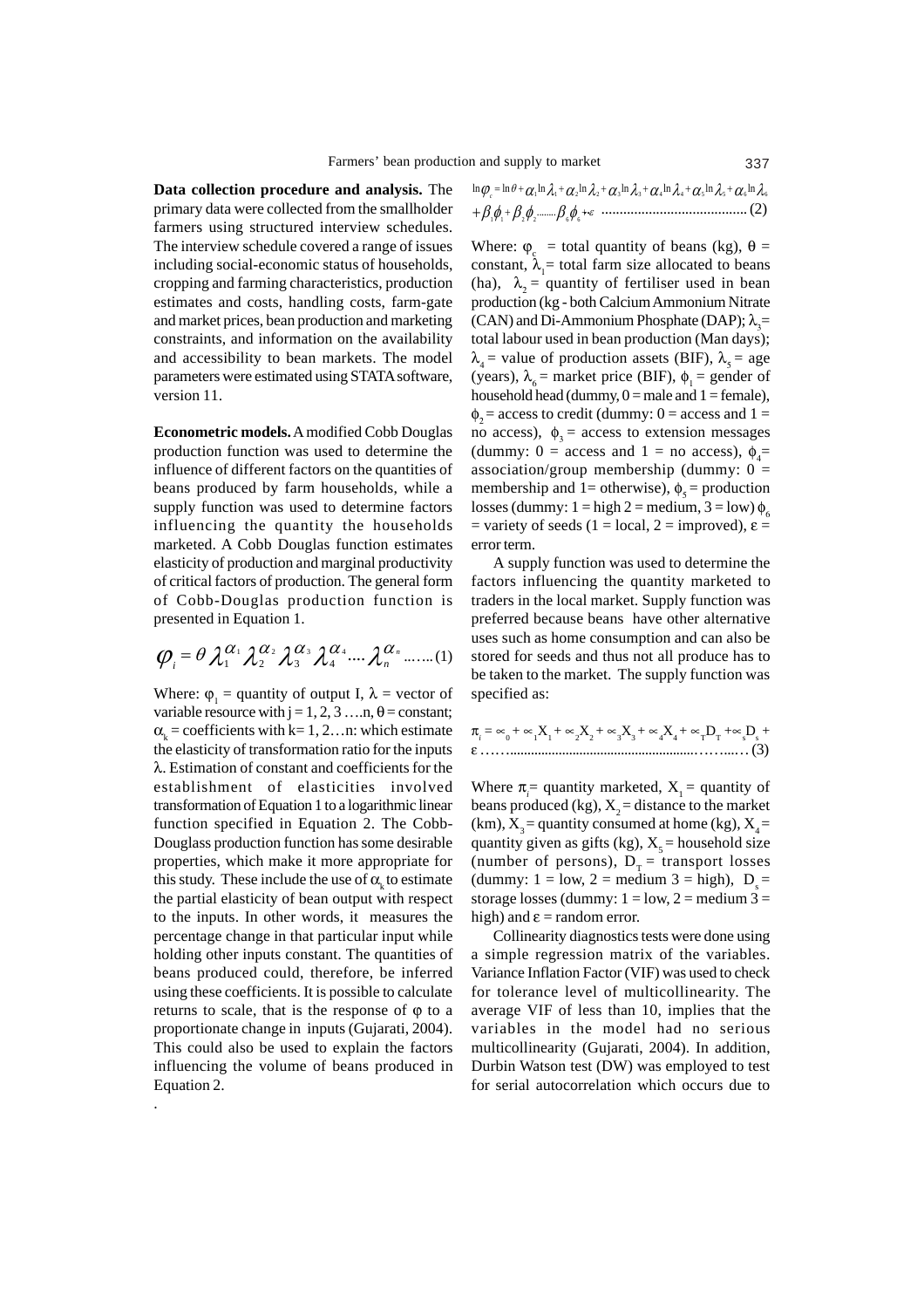omission of explanatory variables and misspecification of the mathematical model.

## **RESULTS AND DISCUSSION**

Generally, smallholder farmers used the larger part of output on household consumption as indicated (Fig. 1). This is a clear indication that many of them produce beans for subsistence rather than for commercialisation purposes. In Ngozi province, the farmers sold larger part of the output to the market making them more market oriented than the farmers in the rest of the provinces. A general observation among bean farmers in Burundi is that a majority preferred producing beans because all parts of the plant could be consumed; the grain is eaten fresh or dried (Fig. 1) and the leaves are also used as vegetables. The least amount of beans was supplied to the market in Gitega. This result is in line with the view that beans are a basic consumption commodity in Burundi and the rest of Sub-Saharan Africa (Mauyo*et al.*, 2007). However, this appears to hold true when production levels are low. In high bean producing areas such as Ngozi and Gitega, bean takes on a commercial orientation as higher proportion of the output is sold. (Fig. 1).

The factors influencing output and marketable surplus of bean in Burundi are presented in Tables 1 and 2, respectively.

The results reveal that land size influences bean production in Burundi with elasticity of 0.323. This implies an elastic response to bean production; thus a unit increase in land would increase production by 32%. This, therefore, means that allocation of more land to bean production would increase its output and amounts marketed. Edriss and Simtowe (2002) working in Malawi on groundnuts production argued that more land should be allocated to crops to increase output. This situation is similar in Burundi such that within the available land constraints, productivity of the bean crop can be increased to raise production towards meeting the food needs and the surplus being marketed. The potential to increase productivity through better varieties and management practices has not been fully utilised in the country.

Productive assets are also important in the production of various crops as indicated by the elasticity of production assets (Table 1). The assets included hoes, wheelbarrows, machetes, ploughs and tractors. Hence, farmers with relatively more assets realised higher bean outputs compared to those with fewer assets. Most bean farmers in the study area relied mostly on human labour to produce beans. Thus an increase in the usage of farm assets increases the efficiency of farming operations hence increasing outputs. Allocation of more land to bean production with adequate investment in productive assets would improve production which is evidenced by a strong positive relationship between productive assets and the level of bean production (Table 1).



Figure 1. Utilisation of beans across the provinces in Burundi.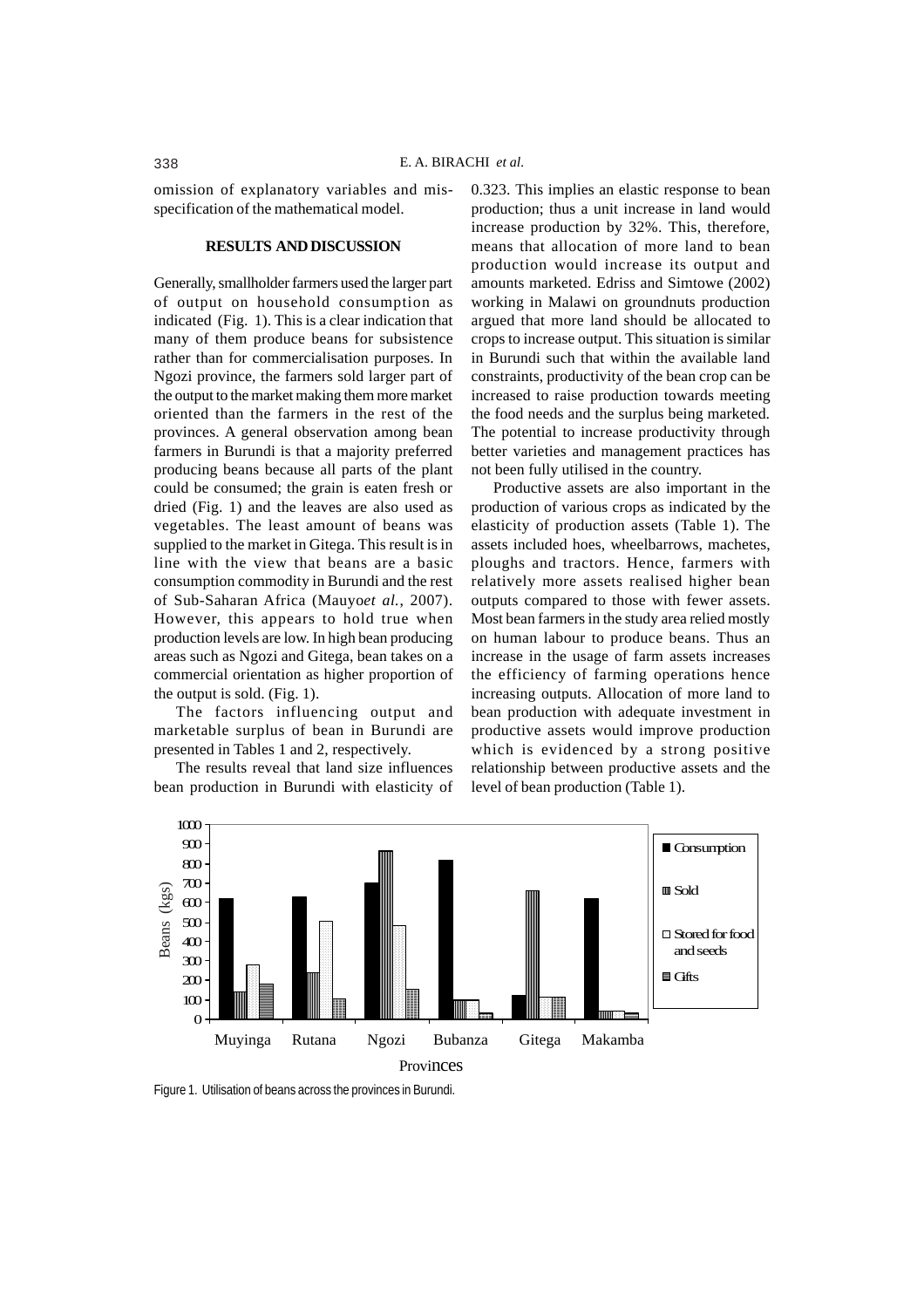| Variable           | Unit       | S.E   | Coefficient | t-value   |
|--------------------|------------|-------|-------------|-----------|
| Constant           |            | 1.999 | 2.037       | 1.019     |
|                    | ٠          |       |             |           |
| Age                | Years      | 0.005 | $-0.072$    | $-1.446$  |
| Gender             | Dummy      | 0.140 | 0.008       | 0.161     |
| Land size          | Hа         | 0.060 | 0.323       | $6.508*$  |
| Production assets  | <b>BIF</b> | 0.095 | 0.098       | $1.942**$ |
| Variety of seeds   | Dummy      | 0.381 | 0.221       | $1.725**$ |
| <b>Fertilisers</b> | Kgs        | 0.107 | 0.088       | $1.782**$ |
| Labour             | Mandays    | 0.110 | 0.060       | 1.230     |
| Market Price       | BIF        | 0.254 | 0.009       | 0.180     |
| Group Membership   | Dummy      | 0.176 | 0.156       | $3.141*$  |
| Extension          | Dummy      | 0.162 | $-0.024$    | $-0.490$  |
| Credit             | Dummy      | 0.212 | 0.043       | 0.863     |
| Production losses  | Dummy      | 0.093 | 0.087       | $1.783**$ |

TABLE 1. Determinants of quantity of beans produced by smallholder farmers

Dependent variable: Total output (kgs), Production losses (1 = High, 2 = Medium, 3 = Low); Variety (1 = Local, 2 = Improved), S.E = standard error, \*significant at 1%, \*\*significant at 10%, F<sub>c (0.05, 13,379)</sub> = 6.534, R <sup>2</sup> = 42.0%, DW =1.472, VIF = 1.174

| TABLE 2. Factors influencing quantity of beans supplied to the market |  |
|-----------------------------------------------------------------------|--|
|-----------------------------------------------------------------------|--|

| Variable                     | Unit              | SE      | Coefficient | t-value    |
|------------------------------|-------------------|---------|-------------|------------|
| Constant                     |                   | 119.993 | $-42.594$   | $-0.355$   |
| Storage Losses               | Dummy             | 14.029  | $-0.026$    | $-0.532$   |
| <b>Transportation losses</b> | Dummy             | 40.922  | 0.127       | $2.624**$  |
| Distance to the market       | <b>Kilometers</b> | 12.479  | 0.013       | 0.271      |
| Bean price                   | BIF               | 0.068   | $-0.092$    | $-1.925*$  |
| Household size               | Persons           | 3.838   | $-0.038$    | $-0.787$   |
| Quantity produced            | kgs               | 0.020   | 0.281       | $5.474**$  |
| Quantity consumed            | kgs               | 0.128   | 0.001       | 0.018      |
| Quantity retained for seeds  | kgs               | 0.106   | $-0.054$    | $-1.117$   |
| Quantity stored for food     | kgs               | 0.040   | $-0.189$    | $-3.635**$ |

Storage and transportation losses (1 = low, 2 = medium, and 3 = high), \*,\*\* significant at 1 and 10%, respectively

The small-scale farmers in Burundi mostly plant indigenous or local seeds accessed mainly through the informal seed systems and less of improved seeds. Smallholder farmers in Burundi plant their own saved bean seed, however, the degree of reliance on own stocks varies significantly across and within regions and is influenced by season, household characteristics such as wealth status and the level of production relative to household usage (David and Sperling, 1999). Improved bean seeds have high yields as one of their major traits, which smallholder producers would benefit from by planting them. Access to improved varieties is still a challenge

to a number of smallholder producers leading to low production levels. The low production may not meet both consumption and provide a surplus for the market. The coefficient of value of new seed variety was highly significant (Table 1) indicating the importance of high yielding seed varieties in bean production. Farmers using improved seeds often realise higher bean outputs than those using indigenous seeds (Chirwa *et al*., 2007) and thus are more likely to increase outputs (Table 1). Improved varieties have a higher potential to recover from adverse effects of drought, pest and diseases and have a longer life cycle (Chirwa *et al*., 2007) Therefore,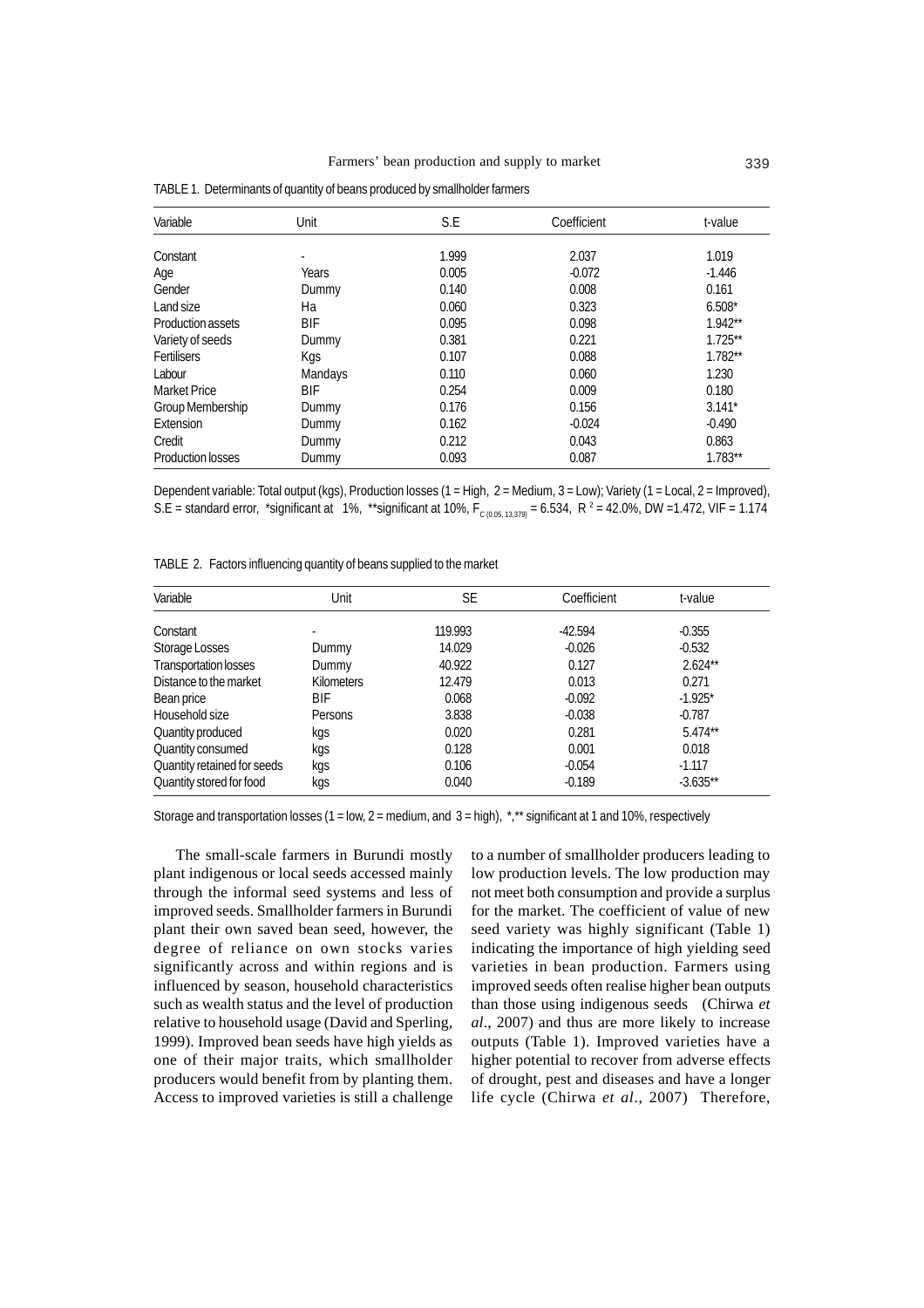promotion of improved varieties would provide a sustainable solution to malnutrition and mineral deficiency in the diets of the populations.

A 1% increase in use of fertilisers resulted in 8.8% increase in bean production (Table 1). The fertilisers commonly used were di-ammonium phosphate (DAP) at planting and calcium ammonium nitrate (CAN) at top dressing. This implies that *ceteris paribus*, the marginal physical product (MPP) is positive (MPP =  $0.088$ ), showing that the amount of fertilisers used had a positive influence on the quantity of beans produced. Thus, besides varieties production of beans can be greatly enhanced by practices such as fertiliser application.

Group membership significantly  $(P<0.01)$ influenced the output of bean producers (Table 1). There was a considerable difference in the quantity of beans produced by farmers in groups and the individual farm households. Group members were able to easily access credit, extension services and collective purchase of inputs (Owuor *et al*., 2004)). Although 16% of farmers belonged to groups (Table 1), the role of collective action in mitigating the challenges facing farmers is still critical. Thus being a member of a group was likely to lead to a 16% increase in bean production. Farmer groups have also become entry-points for the Non-Government Organisation (NGOs) and other organisations promoting agricultural development to reach many targeted farmers and reduce cost of operations. Owuor *et al*. (2004) found that farmer groups were effective, especially in pooling external inputs, lobbying for favorable policies and disseminating market information in Kenya. Thus, farmers that are members to a group are likely to produce more and consequently sell more due to skills and joint learning among them as opposed to non-group membership. Bean producing farmers in Burundi have been encouraged through seminars by CIAT-PABRA, ISABU and other development organisations to work collectively to access technologies, skills and input and output markets.

Production losses from pests and diseases, poor weather conditions and lack of seed germination influenced bean production (Table 1). Producers prioritised these losses as key constraints to achieving high outputs; thus farmers who realised less production losses had relatively higher output from beans. The elasticity of 0.087 also suggests that efforts to reduce pests and diseases and the effect of weather exposure can lead to higher output  $(P<0.1)$ . This means that anticipated losses are likely to negatively affect the level of production. Other factors such as extension service provision, age of household head, labour, credit and market price did not significantly affect the quantity of beans produced.

 Table 2 indicates the likelihood estimates of determinants of quantity supplied to the market by small-scale farmers. The variables significantly influencing the quantity supplied in the market included transportation losses, bean price, quantity produced and quantity stored for food. While the influence of the price and quantity stored was negative, transportation losses and quantity produced had a positive effect. The results reveal a negative relationship between quantity of beans sold by the farmers and the selling prices (P<0.01), which implies that farmers will face lower prices as they increase supply of beans to the market; this is common during harvest periods. This is in line with economic theory; the market price of a commodity significantly influences the farmers' decision to supply to the market for a normal good and thus increased production and market supply is expected to lead to lower prices in the market.

The transportation losses were a major impediment to bean marketing (Table 2). The coefficient of transport losses was significant (P<0.1) and most farmers were unable to transport the desired quantity to the market due to high transport losses. The mode of transport, predominantly bicycle (32%) and human head (33%), led to higher transport losses such as spillage and theft. The results also indicated that even though these losses were not very high each time they occurred, the frequency of occurrence was much higher than other kinds of losses such as diseases. The high frequency of transport losses is what contributed to their significance in bean marketing.

A 1% increase in quantity stored for food results in a 19% reduction in marketed surplus. The quantity stored for food is significant meaning families that store less quantity of beans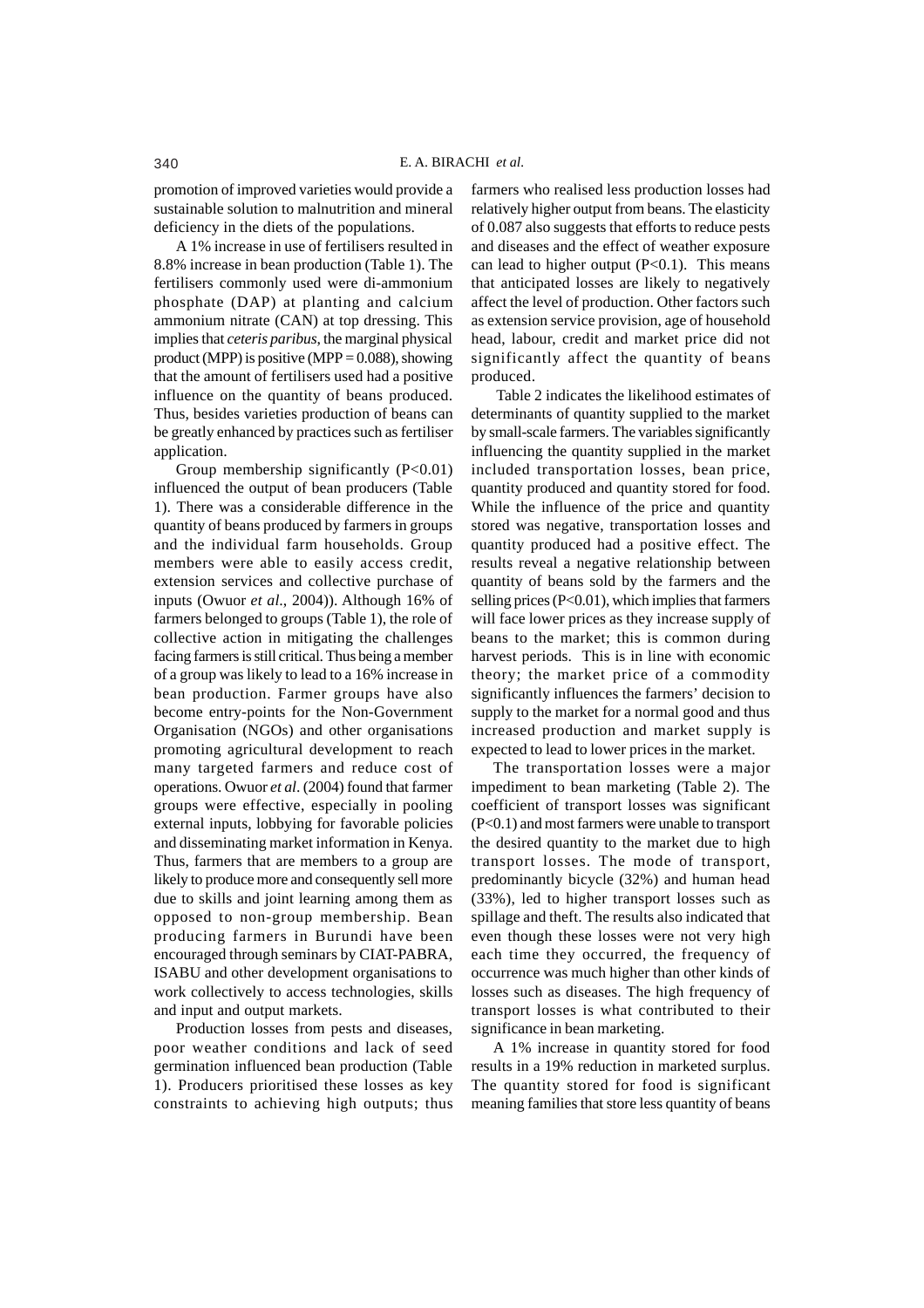for food are able to supply more to the market. As previously discussed (Fig. 1), most farm household across the provinces produce beans for subsistence with less surplus for sale.

Quantity of beans produced greatly influenced the quantity marketed and the smallholder farmers who realised higher output, supplied larger proportion of their beans to the market (Table 2). The results show that farmers, who increased their output by 1 unit, would be able to increase the quantity of marketable supply by 28%. Farmers with higher bean output have the potential for commercialisation that could increase their incomes thereby enabling them purchase more inputs to increase output (Katungi *et al*., 2010). Higher incomes from beans can only be realised by intensifying production through adopting new agricultural technologies appropriate and affordable to the resource poor farmers.

### **CONCLUSION**

The study reveals that production losses, land size allocated to bean production, production assets, group membership and type of seed variety planted significantly influence output; while cost of transport, quantity consumed at home, quantity stored for food, market price and storage losses influence marketable supply. To enhance production of beans, the farmers should within their existing land holdings, expand proportion of land under bean production and actively participate in farmer group's activities for easier access to markets.

### **ACKNOWLEDGEMENT**

The authors acknowledge the financial support by the Canadian International Development Agency (CIDA) and the Swiss Agency for Development and Cooperation (SDC) to the Pan-Africa Bean Alliance (PABRA) facilitated by the International Center for Tropical Agriculture (CIAT).

### **REFERENCES**

Abdulai, A. and Birachi, E.A. 2009. Choice of coordination mechanism in the Kenyan fresh

milk supply chain. *Review of Agricultural Economics* 31(1):103-121.

- Chirwa, R.M., Aggarwal, Vas, D., Phiri, M.A. and Mwenda, R.A. 2007. Experiences in implementing the Bean Seed Strategy in Malawi. *Journal of Sustainable Agriculture* 29(27):43-69.
- David, S and Sperling, L. 1999. Improving technology delivery mechanisms: Lessons from bean seed systems research in Eastern and Central Africa. *Agriculture and Human Values* 16:381-388.
- ECABREN. 2000. Eastern and Central Africa Bean Research Network. Towards the Development of Market - Driven Research Framework. ECABREN.
- Edriss, A.K and Simtowe, F. 2002.Technical Efficiency in Groundnut Production in Malawi: An Application of a Frontier Production Function. *UNISWA Research Journal of Agriculture, Science and Technology* 6(1):45- 50.
- Katungi, E., Farrow, A., Mutuoki, T., Gebeyehu, S., Karanja, D., Alemayehu, F., Sperling, L., Beebe, S., Rubyogo, J.C. and Buruchara, R. 2010. Improving common bean productivity: An Analysis Of Socio-Economic Factors In Ethiopia And Eastern Kenya. A baseline Research Report, November. www.icrisat.org/ what-wedo/impi/projects/tl2-publications/ research-reports/rr-common-bean-esa.pdf. Accessed on 21 August 2011.
- FAO. 2010. Food Agriculture Organisation Statistics available at www.fao.org
- Gujarati, D.N. 2004. Basic Econometrics. Fourth Edition, McGraw-Hill Publishers, New York, USA.
- Key, N., Sadoulet, E. and de Janvry, A. 2000. Transactions Costs and Agricultural Household Supply Response. *American Journal of Agricultural Economics* 82:245- 59.
- Mauyo, L.W., Okalebo, J.R., Kirkby, R.A., Buruchara, R., Ugen, M. and Musebe, R.O. 2007. Legal and institutional constraints to Kenya-Uganda cross-border bean marketing. *African Journal of Agricultural Research* 2 (11):578-582.
- Ouma, E., Jagwe, J., Obare, G.A. and Abele, S. 2010. Determinants of smallholder farmers'